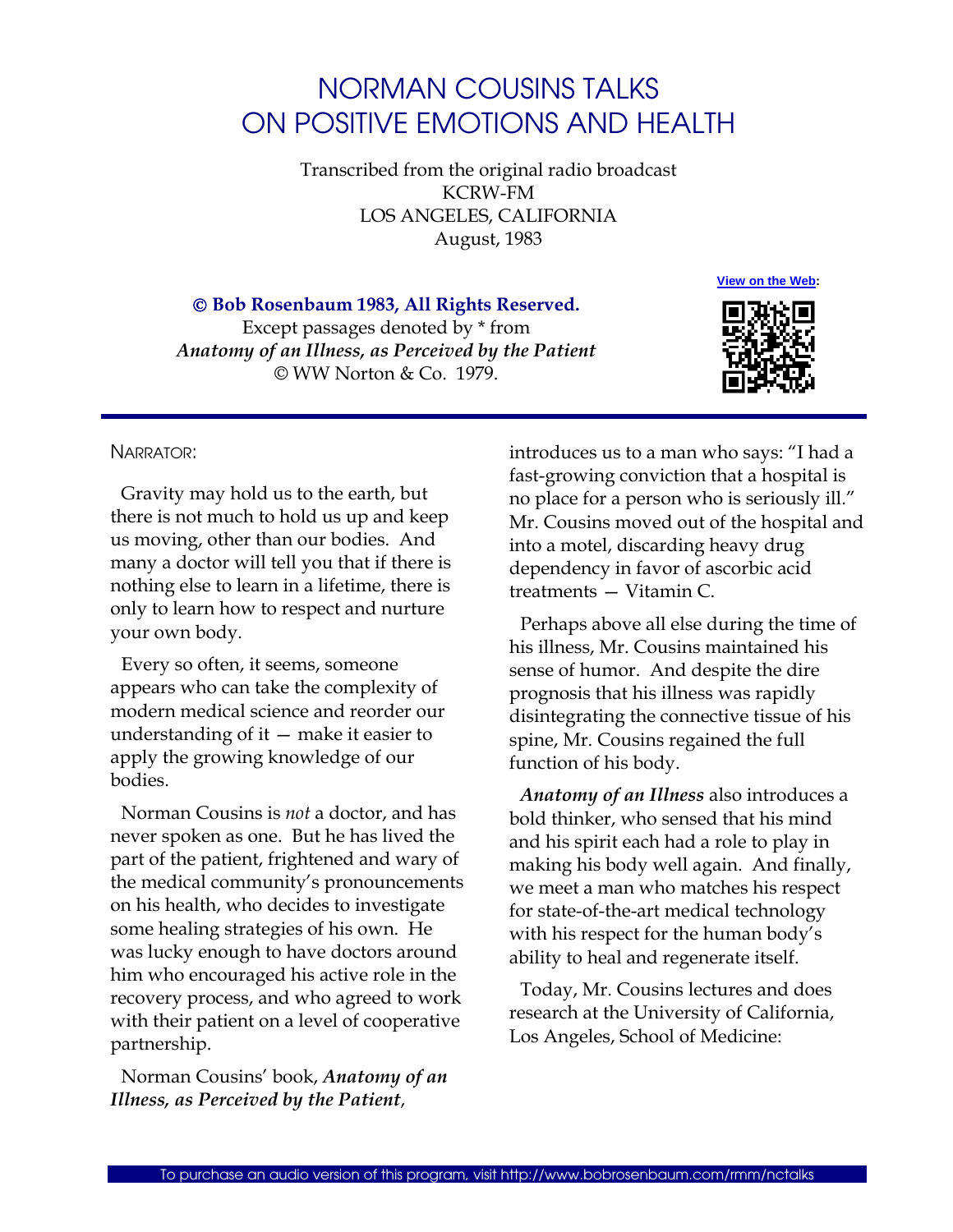## MR. COUSINS:

Well, in the first place, I'm trying to find out as much as I can about the biochemistry of the emotions. We have a Brain Research Institute here at UCLA, under Dr. Carmine Clemente, which has one of the finest group of medical researchers in the country, who are studying the workings of the human brain and the potentiality of the human brain. And the materials that they produce are enormously useful in the studies that I'm talking about.

I work with medical students. I'm especially interested in the way the physician communicates with patients how language can be translated into an environment conducive to recovery. And conversely, how inartistic language can impede recovery. I see patients at the request of their physicians, patients who are in need of a morale boost, who need to make that very special effort, who need to put their will to live to work fully.

NY PERSON with a serious illness A NY PERSON with a serious ill<br>has two sets of needs. One is represented by the illness itself. And the other consists of the emotional needs of the patient. And the sicker you are, the greater those emotional needs. You just don't treat one half the patient, the physical side. There's this profound requirement that I speak of to address yourself to the emotional needs of people who would otherwise be emotionally devastated.

## NARRATOR:

Reading from Mr. Cousins *Anatomy of an Illness*:

I asked Dr. Hitzig about my chances for full recovery. He leveled with me, admitting that one of the specialists had told him I had one chance in 500. The specialist had also stated that he had not personally witnessed a recovery from this comprehensive condition.

All this gave me a great deal to think about. Up until that time, I had been more or less disposed to let the doctors worry about my condition. But now, I felt a compulsion to get into the act. It seemed clear to me that if I was to be that one in 500 I had better be something more than a passive observer.\*

#### NARRATOR:

Special thanks for this recording go to Mr. Cousins and to Saint John's Hospital in Santa Monica, California, which hosted this address before a hospital audience in January of 1983. Also present via video cameras and in-house cable facilities, was any patient of Saint John's willing and able to listen:

## SISTER MARY MADELINE:

Ladies and Gentlemen, it is indeed my privilege to introduce to you Mr. Norman Cousins. *(Audience applause.)*

#### MR. COUSINS:

Sister Mary Madeline, Ladies and Gentlemen, people whom I can see, and people whom I can't see, downstairs, upstairs, in the elevators and wherever else they may be, Good Evening!

I don't know whether to congratulate those of you who are in this auditorium or not; the others have a rapid exit!

One of my favorite stories — and you're familiar with it, I'm sure  $-$  is about the nun who is driving along a country road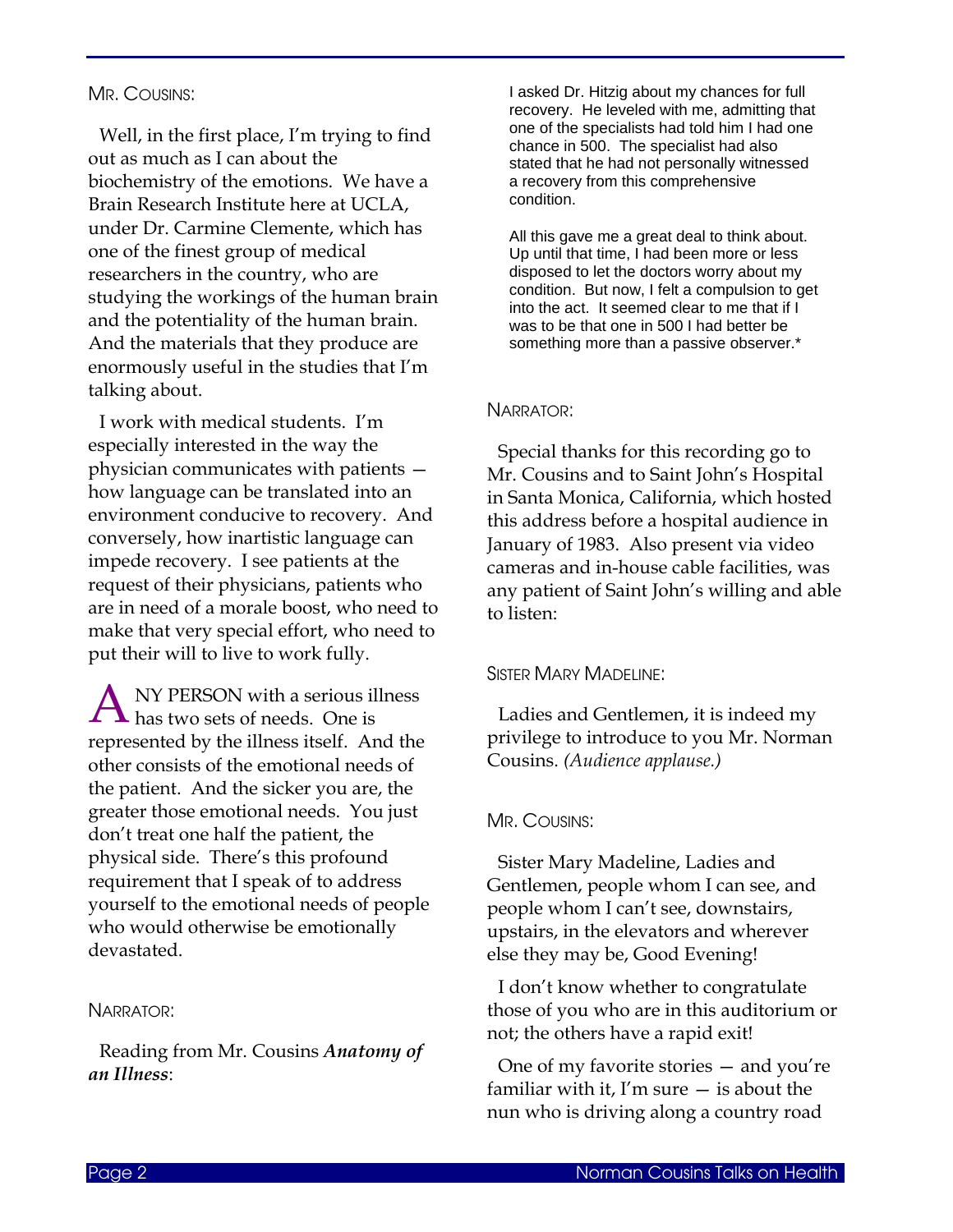in a Volkswagen when the Volkswagen ran out of gas. And so the nun walked two miles to a country store where they had a gasoline pump, and she asked the grocer if she could buy a tin of gasoline. He said, "You could if we had a tin." And so the nun looked around in the yard, she found no tin, but she did find a baby's potty. And the grocer said, "Go right ahead." And she said she would bring it back and she filled it and walked back to her car, and was in the process of pouring the gasoline into the Volkswagen when a highway patrolman stopped his car, looked at this procedure and said, "You know Sister, I just wish I had your faith!"

Well, the story is supposed to end there, but I always like to think of what happened after she completed this procedure, got in the car, turned the key and drove off. And I can just imagine that state trooper saying to himself, Well, I guess it works!" *(Laughs.)*

And it is true that what we believe does work. It can work on the upside, it can also work on the downside.

About six weeks ago the Los Angeles Times published a front page story about an incident that occurred at the Monterey Park High School Football Stadium. I don't know whether or not you recall the stor`y. It reported that during the football game four persons became ill, they were treated in back of the stands by a physician, who ascertained that all of them had had Coca-Cola from the dispensing machine in back of the stands.

Now, since this particular soft drink came out of a mixing machine, where the syrup was mixed with local water, the physician wasn't sure which was responsible, the syrup or the water.

Especially since the water came in through copper piping and the physician had to take into account the possibility of copper sulfate poisoning. And until such time that he could be sure therefore, he asked that an announcement be made that no one patronize the soft drink dispensing machines until they could ascertain the reason for the illness that affected several persons.

THE MOMENT this announcement<br>was made 191 persons became was made 191 persons became violently ill. At least 191 had to be hospitalized. Several hundred more began to retch, fainted, rushed home and saw their family physicians. The extreme cases, 191, had to be hospitalized and five ambulances plied back and forth between the hospital and the stadium.

Now if we just hover over this a bit, what we come up with is the fact that sounds in the air can be translated into specific physical illness. Those symptoms were not feigned. Those symptoms were real! As anyone who watched these people retching could testify. The physicians in the emergency rooms at the hospitals were treating cases of people who had poisoning. Now how is it possible that just these sounds in the air could make people sick in a certain way that corresponded with the symptoms that others had had?

Well, it's obvious that what had happened was that the brain had given certain signals to the body, and the body had produced poisons that produced the illness.

Attitudes, emotions, have a great deal to do with health or the lack of it. Since we're apt to think of illness as being caused by germs, it's difficult for us to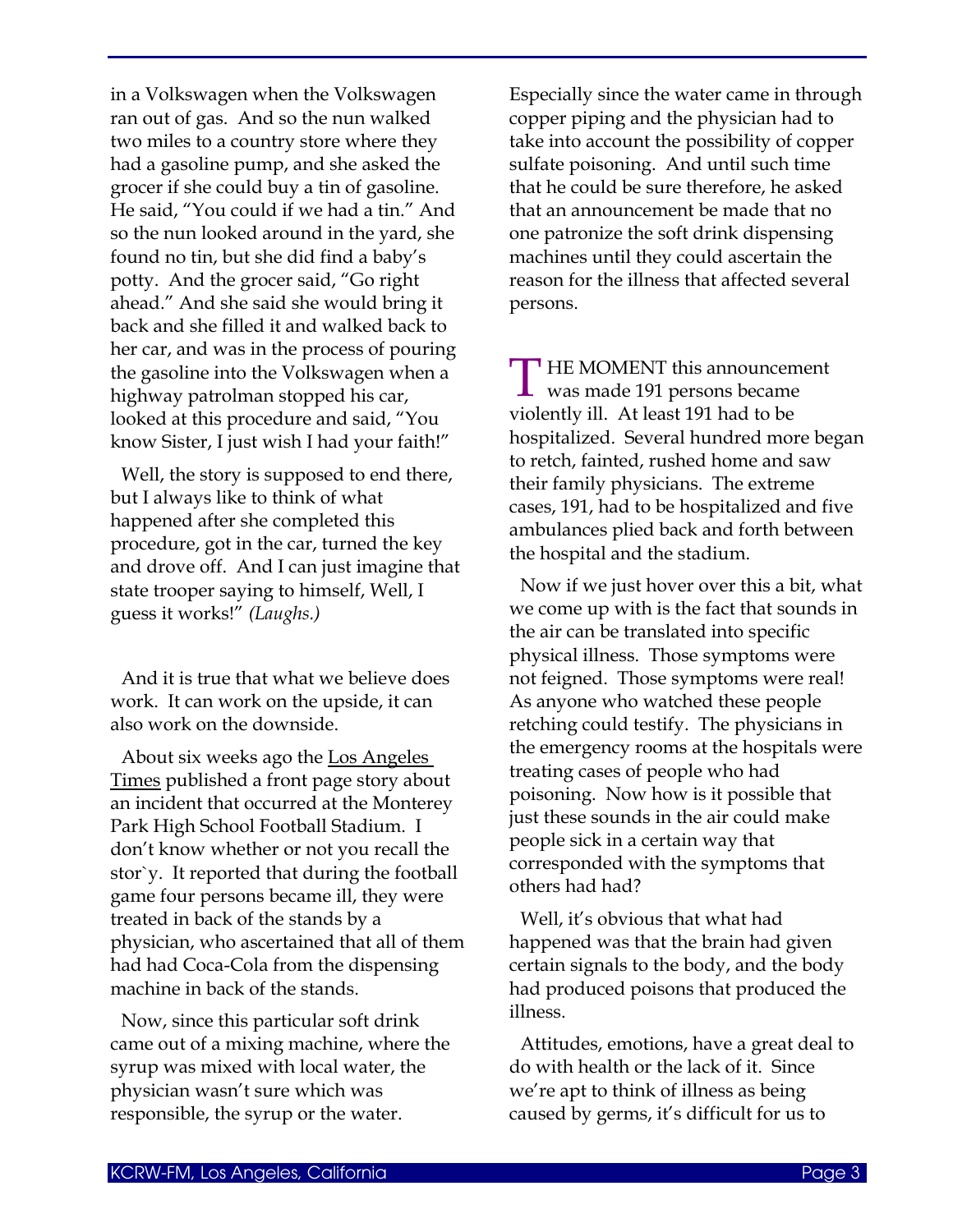recognize that very serious illness can be caused by ideas, by emotions, and by attitudes.

Y OU'VE ALL HEARD of placebos.<br>Placebos are a device for testing  $\perp$  Placebos are a device for testing certain drugs. A placebo is a bogus pill it looks like a regular pill. But in testing it against the real drug, the people are not told that this is really an imaginary, or rather, a pill with just some innocuous substance inside, but they are told about what the effects of the pill would be. And in about 60 percent of the cases, the bodies of people react exactly as they had been told to expect the effect of the pill might be.

Perhaps the most interesting case of placebo testing I've heard about concerns a group of medical students, more than 100, who had been asked to participate in a test of two new drugs. One was a superstimulant and the other was supertranquilizer. The super-stimulant was contained in a red capsule which they held up. They described the benefits but also the side effects, the nausea and the dizziness. The super-tranquilizer was held up in the blue pill. They described the benefits, the drowsiness, the inability to concentrate and so forth.

Now, what differentiated this test from the usual placebo test is that these pills contained active ingredients. These pills contained the real things. Except for one thing, which was that the contents of the pills were switched! So that the patients who thought they were getting the tranquilizer were actually getting the super-stimulant, and those who thought they were getting the super-stimulant were actually getting the supertranquilizer. But, the interesting thing is

that, again in about 60 percent of the cases, all those students reacted as they had been told they would react.

Now since their bodies had to go through contrary tendencies produced by the pill, since those who were taking what they thought was the super-stimulant actually had to contend with a super-tranquilizer, you could see how their body actually had to saw its way through those other chemicals. But it happened.

And the conclusion, inescapable, is that mind is more powerful than medicine. What you believe has a profound effect on what you are. Just as what you eat has a profound effect on what you are.

At the Benninger Foundation Clinic in Topeka, Kansas, Elmer and Alice Green for the past ten years have been treating

*Very serious illness can be caused by ideas, by emotions, and by attitudes.* 

migraine headaches and high blood pressure by means of increasing the feeling of self control that the individuals had. They will take migraine patients, relax them, and then step by step they lead them into their own autonomic nervous systems.

They attach their hands to thermometers — and average skin temperature runs about 73 to 76 degrees, the surface skin temperature — and then they tell these people, "You can control the flow of your blood! And if you order your body to move the blood into your hands, it will! Now, order your body to move the blood into your hands! Concentrate! Visualize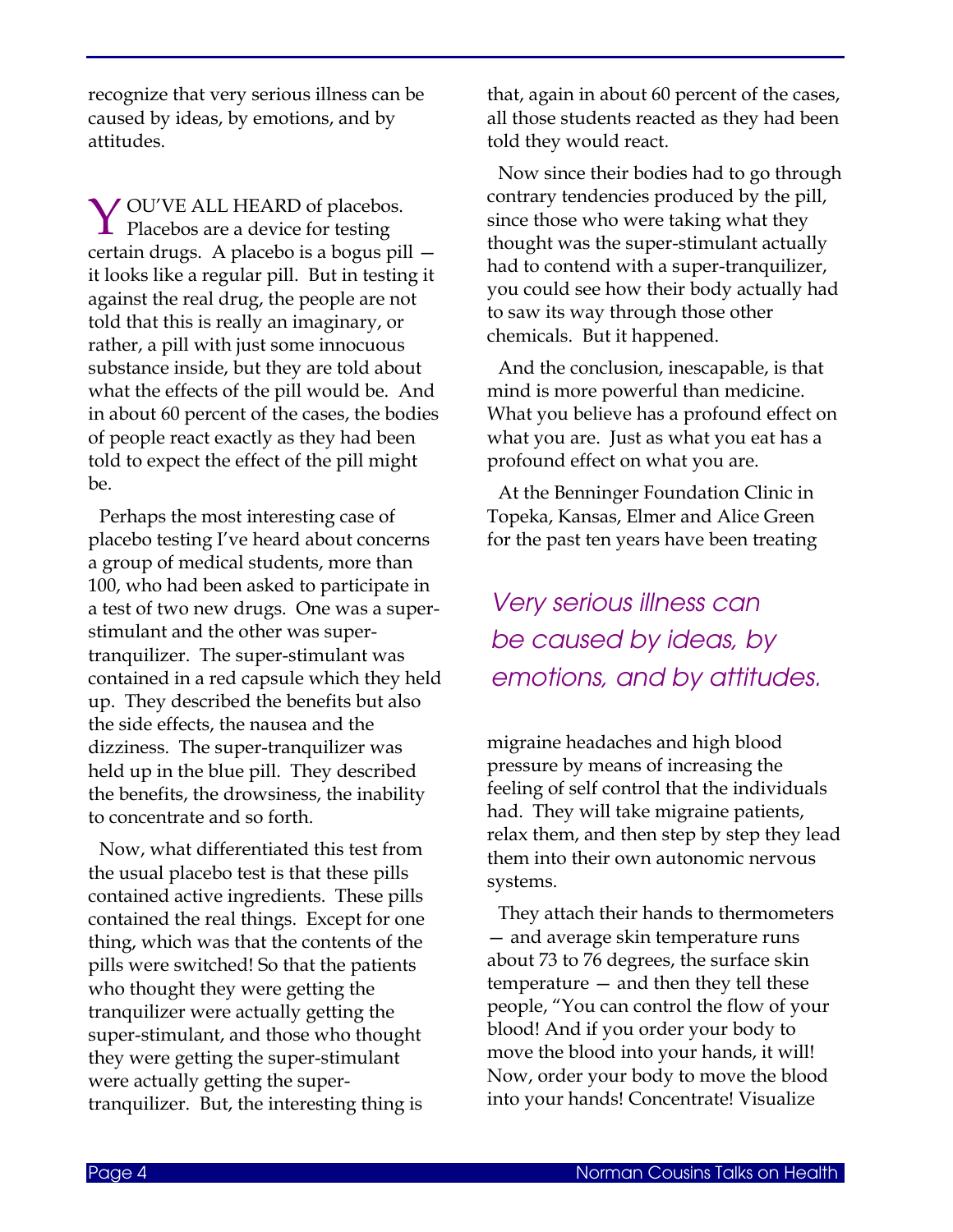this happening. Stay with it, you can do it!" And the temperature gauges correspond to mounted electronic gauges so they can actually see — everyone can see — what is happening.

They have had very few failures. They've now had 660 cases treated, of migraine for example, have been treated with this system and only three or four

*It's also possible that the body's ability to convert bad news into adverse chemical changes created an environment in which that cancer could spread.* 

have not been able to benefit from them. All the others have been able to increase the surface temperature of their skin by more than 10 degrees. And they say to them: "Well, now if you can do this, what else can you do?"

Now why is it that directing the flow of blood to your hands will relieve your migraine headaches or bring down your blood pressure? In the case of the migraine headaches is it because there's pressure on the brain that causes the illness? According to Stuart Wolfe, one of the nation's leading experts, that's not what causes migraine anyway. So you have to discount that.

And what probably happens is that when the mind gets into a different gear — in short, when the mind gets into a situation of control — it moves towards what Walter Cannon, the great physiologist, called "homeostasis," or a condition of

chemical balance. And when that chemical balance is achieved, the migraine headache recedes and the blood pressure comes down.

All this happens as a result of control. I said it can happen on the upside and the downside, because the effects — as we have seen at Monterey Park — can be negative.

Now if the people at Monterey Park can respond as they did to an announcement, even though they have no symptoms, just imagine what the effect is of certain language on patients who receive a diagnosis with the word "cancer" attached to it?

If you can become ill just by hearing that the Coca-Cola that you had may make you ill, what is the effect on your underlying condition when the tag "cancer" is attached to your symptoms?

NE OF THE MOST striking things I have observed at UCLA, the Medical School, visiting patients at the hospital, and studying about 252 cases, is that the illness took a sharp turn for the worse coincident with the diagnosis. Now it may be said, with these particular patients, that they had delayed far too long in seeing their physician and that the disease was ready to explode anyway. That's quite possible. But it's also quite possible that what happened was that the ability of the body to convert bad news into adverse chemical changes created an environment in which that cancer could rush ahead and spread. The restraints, the retaining wall, was breached. O

Well this suggests, of course, that how we listen to a diagnosis or how the diagnosis is given may have a great deal to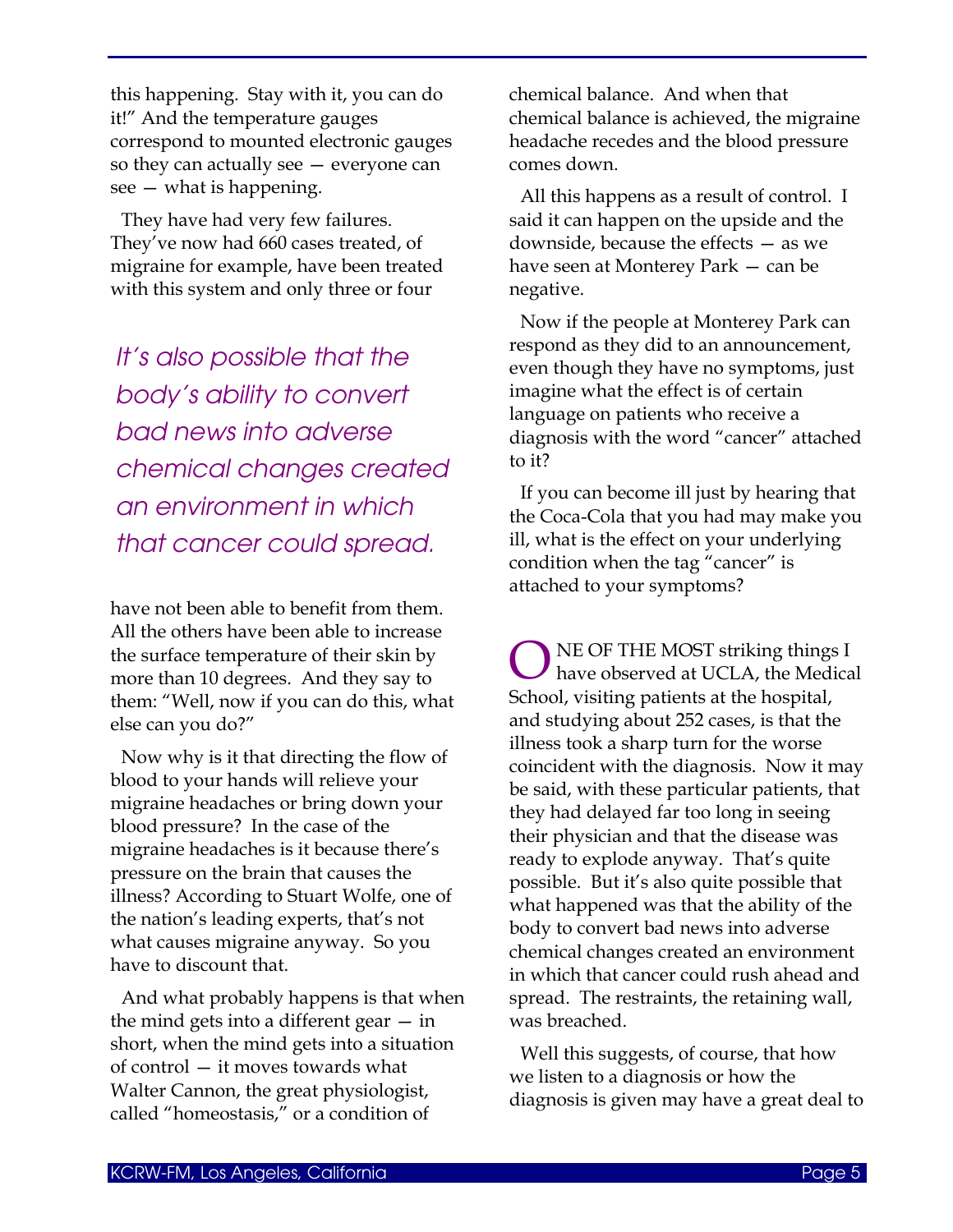do with the prospects for treatment. Again, the human belief system and the human healing system are attached. It's very difficult for that healing system to work if the belief system runs the wrong way. But we have powerful assets inside us. If that belief system is high, if we

*Your relationship with the physician—and your confidence in yourself—is as powerful as anything that the doctor can do for you.*

believe we have a chance; if, as a result of our visit to the physician, we leave in a mood of hope and challenge and not of devastation, then what the physician does for us is going to work that much better!

At the UCLA Hospital we've had patients who have not been able to tolerate the chemo-therapy that was necessary. And yet these patients could be programmed, or could program their bodies, for a good result, and were able to increase their tolerance of the drug.

So that therapy works best when a patient's belief system is at its highest. Your relationship with the physician, your confidence in the physician, your confidence in yourself, is as powerful as anything in particular — the medication or the chemo-therapy or whatever — that the doctor can do for you. So we have the concept of a partnership.

But you see, we tend to externalize matters. We tend to think that the bugs came in from the outside, that we were in some crowded thoroughfare and our mouths happened to be open, and some bugs spotted the aperture, jumped in and dove down and took up residence somewhere inside and kicked up a fuss, and we became ill. And so since the illness came from the outside and only from the outside, we naturally look outside us for something that we can put inside us that will get rid of the intruder. Without recognizing that we may have become ill because our bodies were ready to become ill. That we may have become ill because of the fact that our bodies became weak over a period of time, that our nutrition may have been low, that there may have been a great many tensions in our lives that we couldn't handle. That we may have had sadness or depression or grief that suppressed the natural immunity. And we were ready for the invasion.

S O THAT IT'S not just the presence out<br>there of a great many illnesses — the  $\bigcup$  there of a great many illnesses  $-$  the fact that we happened to walk by and that we were attacked.

If that were the case, Dr. Costaczech would not be here tonight! He's walked past — thousands upon thousands of times — all sorts of contagious diseases, infectious diseases. He's walked past and walked out because he had a job to do! It didn't occur to him that those bugs might hit him. His immune system was functioning beautifully because his belief system and everything else in his life were in tandem. He plays golf, he has a good diet, he doesn't have, I trust, too many tensions in his life, or at least he can handle the tensions that he has as a challenge. He can handle the stress. And so his body is not ready to admit all those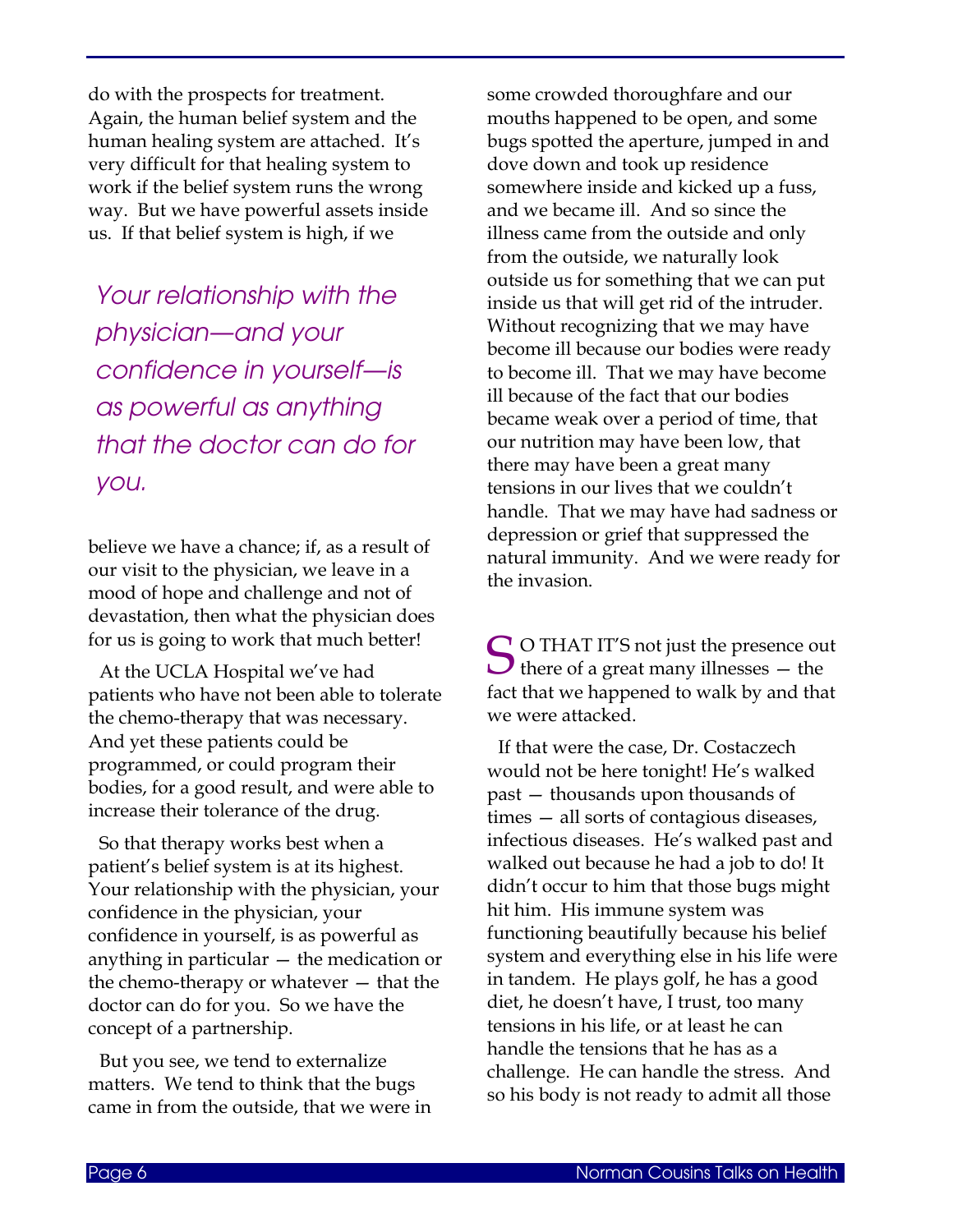bugs that he comes into contact with everyday.

We become ill because we are ready for the illness, not just because there happen to be some bugs out there.

Some very interesting studies have been made on the connection, for example, between the emotions and cancer. And many medical researchers — among them Claus Bahnson of Denmark, Dr. Kissin of Johns Hopkins, psychologists like LaShan

*Pain is nature's way of getting your attention. And sometimes, it has to hit you over the head to get your attention!*

— believe that the body moves in the direction of cancer as a specific response to emotions that cannot be metabolized.

Almost 2,000 years ago, Gaelen, one of the early medical men, made the observation that women he had observed who had breast malignancies also had been in a condition of melancholy. And he called it the disease of melancholy. Now we know that it was cancer that he was talking about.

So the emotions have a powerful effect on the human body — up or down.

Now let us consider, therefore, public education with respect to health. I'm afraid that a great deal of public education has made us panic-prone and I'm afraid that the American people have been on the verge of hypochondria. Because they don't know how to handle pain. We've

been educated in the direction of panic. We tend to feel that the slightest little pain means that we've got some terrible illness. The emphasis on 'See your doctor at the first sign of pain,' the emphasis on TV, 'Take Anacin, aspirin, Tylenol, Bufferin, sleeping pills,' or whatever. Why, we're made to feel that we're subversive or un-American if we don't take these pills!

We don't recognize that pain is part of nature's beauty! That is to say, pain is nature's way of getting your attention. And sometimes, it has to hit you over the head to get your attention! And what it's trying to tell you is that you may be drinking too much, or smoking too much, or eating too much, or eating the wrong things, or that there may be too much stress in your life, or the wrong kind of stress in your life, or that you're in the grip of melancholy — and you get these pains! Now if, therefore, we don't make the connection between what you're doing or eating or thinking and those pains, and you take the pills, all you're actually doing is papering over the fact until such time as you really get an eruption!

SPIRIN IS A dangerous drug! **A** SPIRIN IS A dangerous drug!<br>Tylenol may not be as dangerous as aspirin in terms of the way it acts in the stomach, but the fact of the matter is that any of these analgesics are powerful drugs! And they can conceal the basic causes and make us think that, 'Well everything is fine, we can go on doing what we're doing,' without paying attention to the fundamental rules of health.

So there is a direct connection, as I say, between the things we think about, what we think, what we eat, what we do and how healthy we are. And they all have an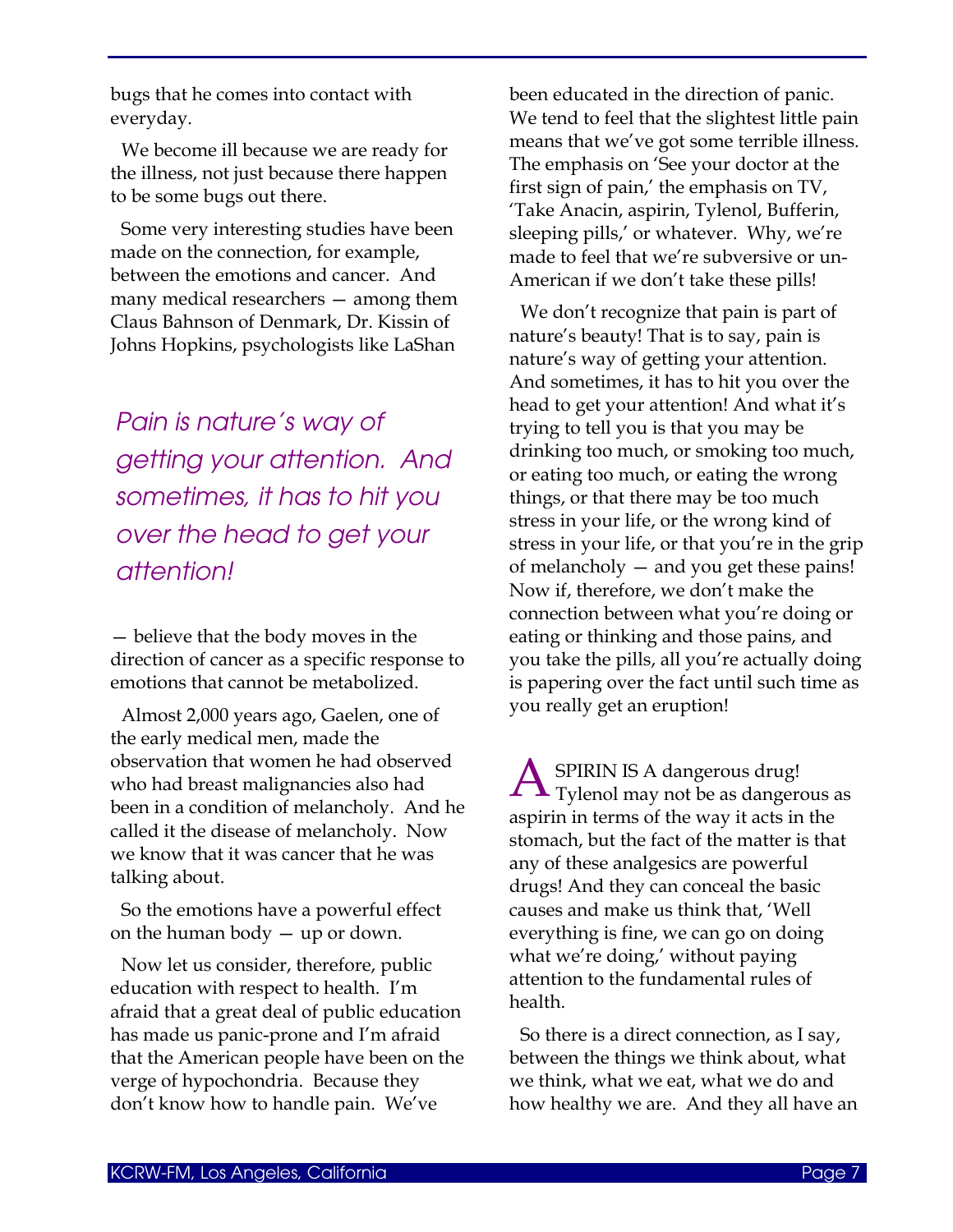impact on the belief system, and the belief system has an impact on the healing system.

I came across a very startling experience about two years ago at UCLA, and I'd like to tell you about it.

OMEONE WHO LIVED in the vicinity S OMEONE WHO LIVED in the vicinity of UCLA came to the pain clinic and said that he wanted to demonstrate his ability to control pain. And 16 physicians stood around while he explained what he was going to do. He proposed to lie on a board through which he had hammered 50 or 60 nails to prove that he could sustain this pain without any difficulty.

And he produced from under a dirty burlap bag a board through which he had hammered 50 or 60 nails and the moment I saw that I thought to myself, 'Oh, this is just the old Yogi trick.' I had seen that trick in India, at Aligar on the road from Delhi to Agra. There was an institute for Yoga, and they have demonstrations, and one of them is the business of lying down on the bed of nails. Well, after one of those demonstrations, I went up to the bed of nails and I saw that it was so heavily forested that the amount of weight that would repose on any one sector was minimal. Another thing I noticed was that the nails were very blunt. You could hit the nails with your hand without puncturing the skin.

But when I looked at this particular board, I noticed that the board was not heavily forested; the nails were irregularly spaced. There were fifty or sixty of them. And when I put my hand down I pulled it back very quickly because those nails were sharp! And I could break the surface of my skin if I pressed to hard on it.

He placed the board on the floor, took off his jacket and his shirt and undershirt and was about ready to lie down on the board, when suddenly I could visualize a headline in the Los Angeles Times: 'Sixteen Doctors Stand Around While Man Commits Suicide.' And the story would go on to say that physicians at the UCLA School of Medicine were gulled by a man who wanted to prove how stupid they were and told them that he could lie down on these nails which then cut into his spine and his lungs and he was beyond any help and expired on the spot. So I said to this gentlemen, I said, "Sir, it's not necessary for you to do this. We know you can do it. Why don't you just tell us how you did it." And he said, "Well, you don't know that I can do it."

*Here were 16 physicians who lived in this world of cause and effect, who were now witnessing the abrupt separation between the two!*

And he proceeded to lie down on the nails and the nails penetrated the flesh, and when I bent down I could see very little daylight between his back and the board. And we were looking at three things: first, his ability to tolerate pain; second, his ability to control bleeding; and third, the ability to control infection.

He lay there chatting very amiably for three or four minutes, and then rolled off the board. His back was heavily quilted with red puncture sites and there was no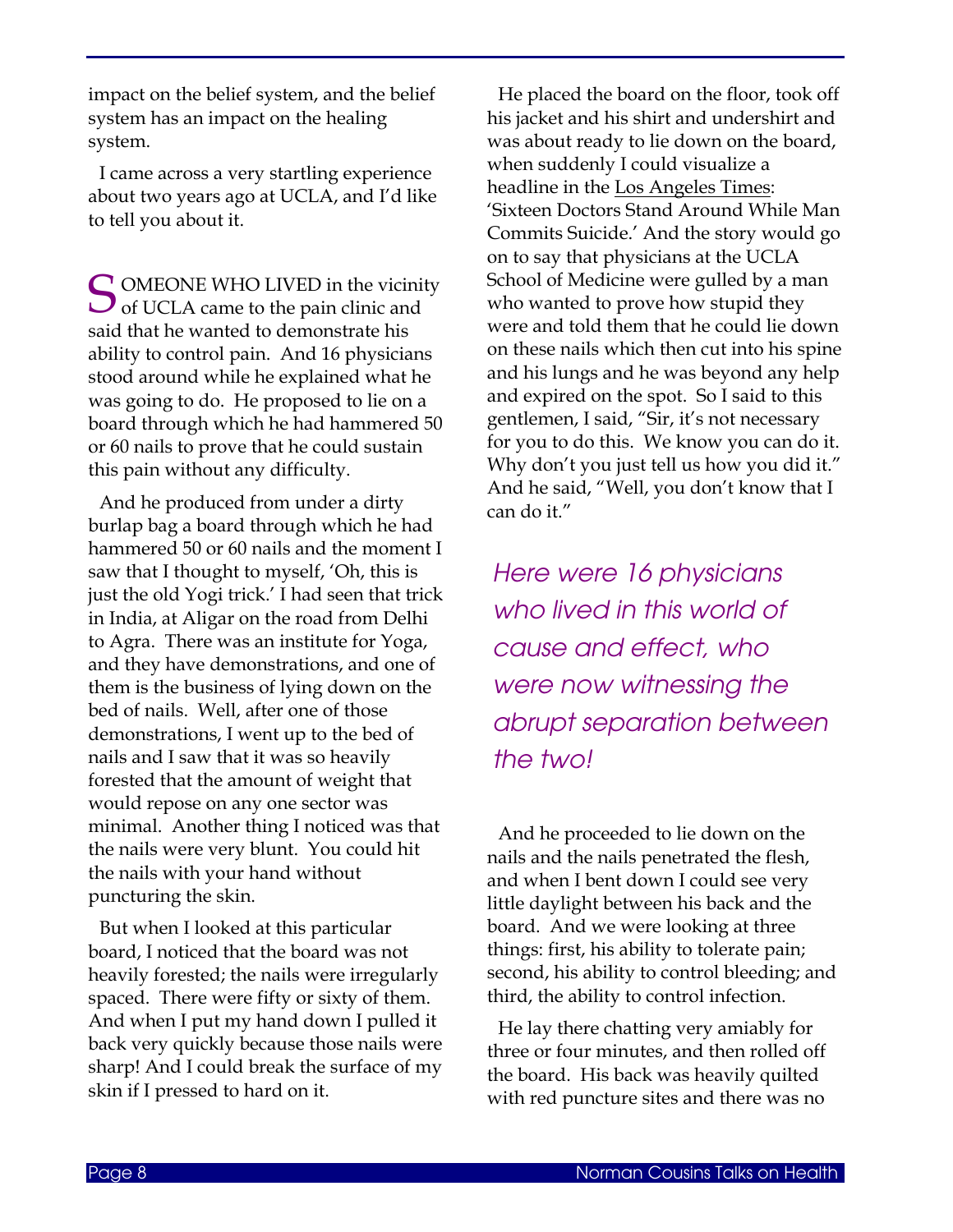bleeding except for one place on the shoulder, where the blood was actually spurting. We called this to his attention, he thanked us and turned it off!

Well, you know, the world of medicine, indeed the world of science, is a world of cause and effect. Which is to say, if you produce certain causes, you're going to predictably get certain effects. Now here were 16 physicians who lived in this world of cause and effect, who were now witnessing the abrupt separation between the two! And I thought it was just as interesting to see the impact of this experience on them as it was to see what this man did.

**W** E QUESTIONED HIM afterwards<br>and said, "Well, how did you and said, "Well, how did you happen to get into this?" He said, "Well, it was very simple." A year ago, he said that he was reading in a magazine about Yogis who had performed similar tricks, who could cut themselves without bleeding and he said to himself, 'Anything that they can do a red-blooded American can do too.' And he began autogenic training, first by pricking his finger, and then discovering that it was possible, after a while, to control the bleeding. And he just kept on going from there until he was ready to have this demonstration. Now I'm not suggesting this is a pastime  $-1$ would advise against it as a matter of fact. And I'm sure Dr. Costaczech would. But the significance of what happened is clear, which is that we are not beyond some measure of control over what happens inside us.

We all grow up with the notion that since we are unaware of what happens inside us we have no measure of control over it. And it is true — we are unaware of the

coursing of the blood, of the reproduction of the cells, of the aeration of the cells, of the function of collagen, fibrinogen and all the enzymes and the hormones and the workings of the nervous system. And since we are unaware of it, we think we have no control. But perhaps its just as well that we have no awareness of all the

*We grow up with the notion that since we are unaware of what happens inside us, we have no measure of control over it.*

things going on inside us. Because if we did we would be so overcome by the wonder of it all and the majesty of it all that we would spend all our lives and all our time celebrating the fact and have no time for anything else! So nature is very kind to us. It enables these functions to continue or to go on without our direct knowledge, so we can concentrate on our work.

But the fact that we are not aware of it does not mean we are barred from a measure of control. But if we are in a condition of panic, or fear, or apprehension, the biochemistry of control is interrupted.

You see the human brain is not just the seat of consciousness. The human brain is a gland. The most prolific gland in the human body. There are 34 basic substances produced by the brain. But when the brain writes prescriptions for the body — and the brain writes beautiful prescriptions for the human body — it just doesn't take one of these peptides or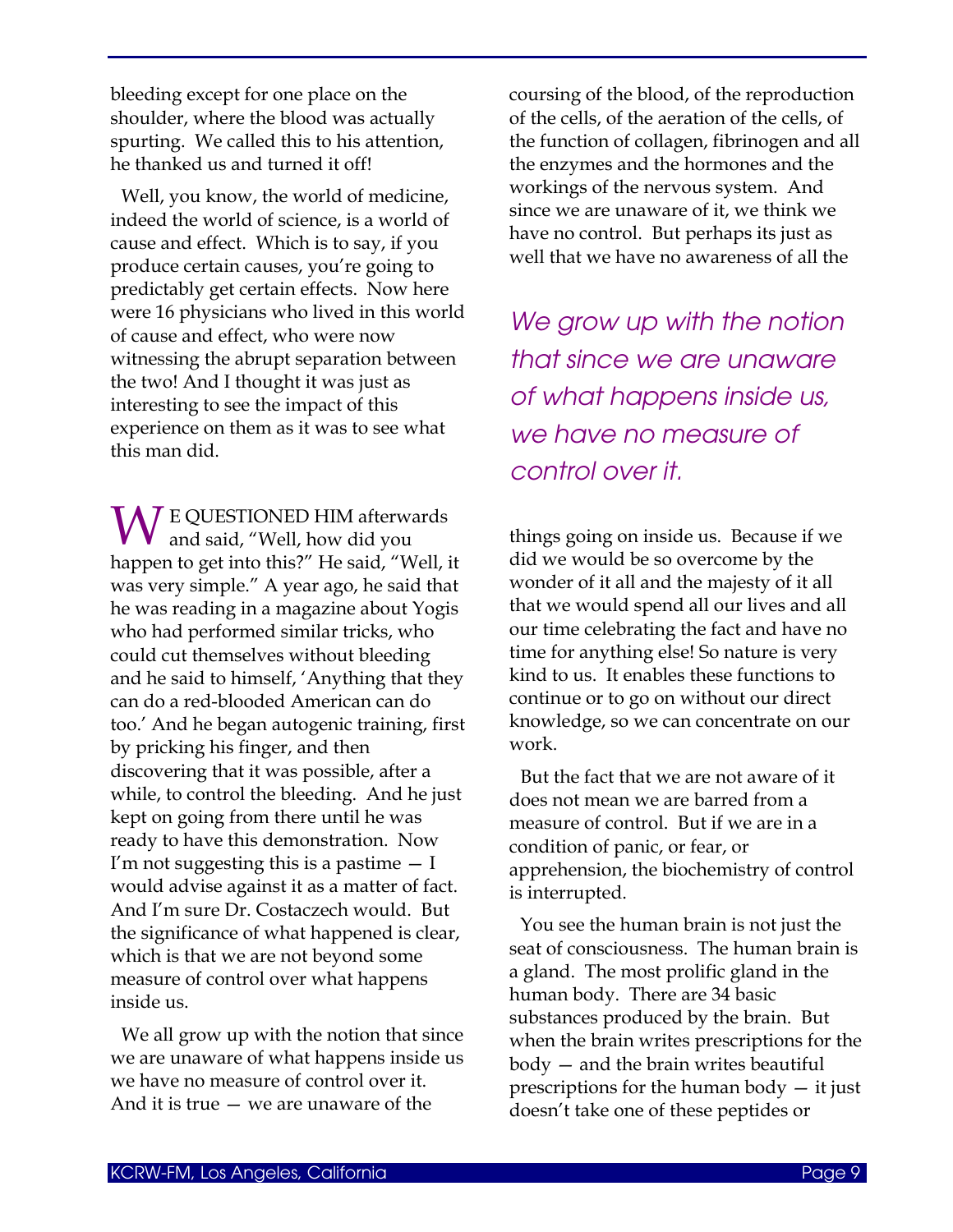catecholomenes, it will mix them up! And if you have 34 basic units, that makes for an awful lot of license plates. And it's almost impossible to calculate the number

*The brain is the most prolific gland in the human body. It's almost impossible to calculate the number of secretions, in combination, produced by the brain.*

of secretions, therefore, in combination, produced by the human brain.

The next question is, if the human brain produces these beautiful secretions, what are these secretions? How do they function? And what control do we have over them? Well, recent research for example has established that among these secretions, the brain produces morphinelike substances to ease the body's pain. The body produces its own morphine! Encaphelines and endorphines. The brain also produces gamma globulin, which has a function in fortifying the immune system. The brain produces a substance known as interferon, which is an anti-viral agent, which fights infections and which, some medical researchers believe, has a role in combating cancer.

Now, the curious thing is every time we discover one of these ingredients, some people are sure to run off to see if they can't synthesize it, manufacture it, tie a ribbon around it and sell it! Instead of saying, 'Isn't it wonderful the brain produces this substance. Now, how can we be sure that the brain produces enough to meet the body's needs?' Let's find out what this apothecary is! How the apothecary works!

And again I say the apothecary works best under circumstances where the belief system is strong, where you have a deep feeling, a deep determination, a deep sense of purpose. Where you believe that what the physician does is going to be good for you. Where you believe in yourself and where you have this partnership with the physician. But where you also take a certain measure of responsibility yourselves. Your physician didn't make you ill! Don't expect him to do the entire job! And if you want his ministrations to be optimized, you will give him an environment in which that can happen. You will give him a body that's beautifully nourished, a body that is, to the fullest possible extent, free of fears. A body that can experience joy, hope and faith and respond to all of these magnificent qualities that come with the gift of life. And a body that finds a way of liberating itself from panic.

Y OU SEE, EVERY person who is ill<br>comes to the doctor with two comes to the doctor with two diseases, not one. One is the disease that's diagnosed. The other is a powerful disease that goes by the name of panic. Panic is a disease! Because panic produces specific biochemical changes in the body. Panic can release catecholomenes abnormally, in profusion, which can destabilize the heart. The catecholomene flooding can even rupture the muscle fibers of the heart and produce a heart attack! You've heard of people being scared to death. That has happened. Cases have been recorded. This is how it happens.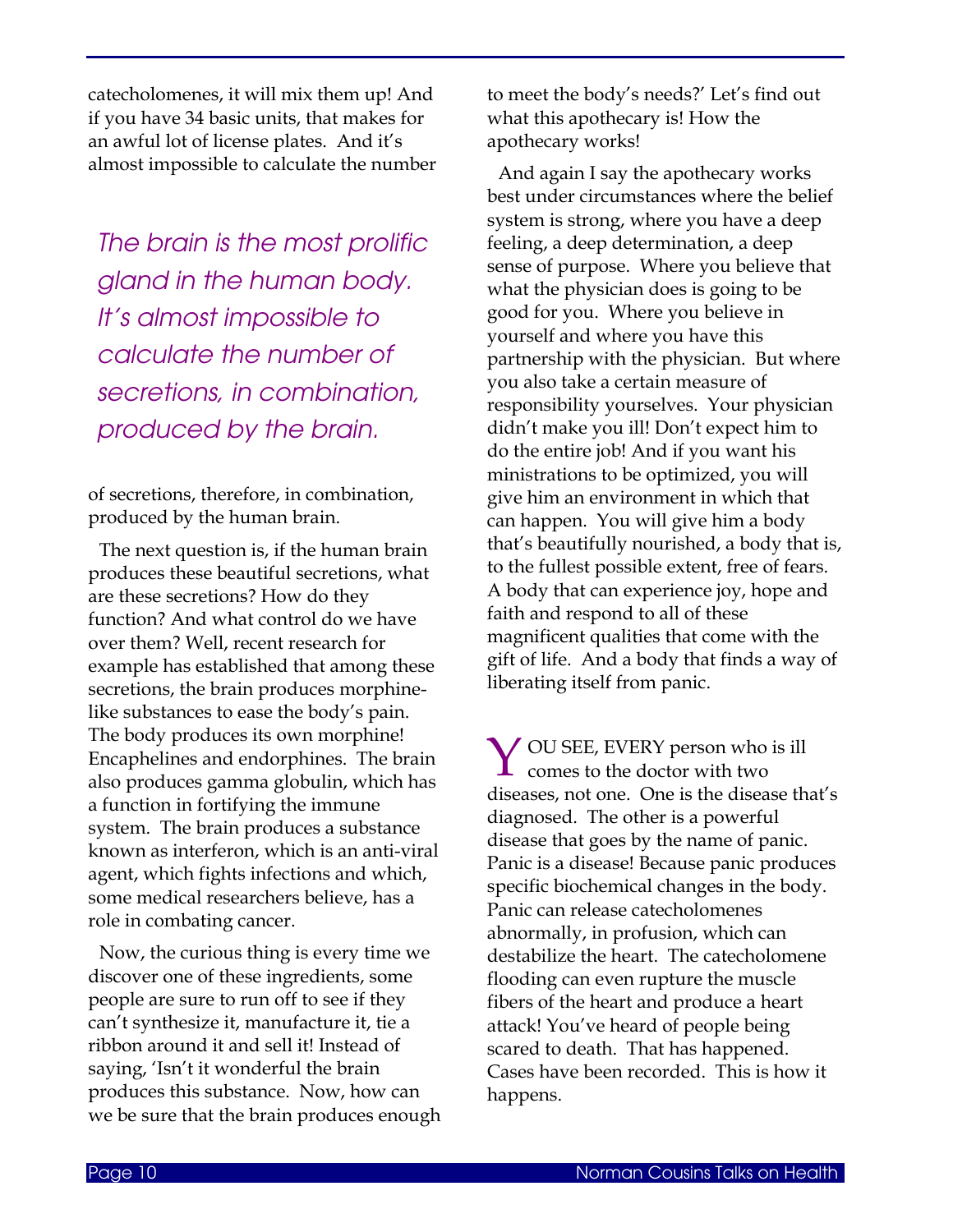Another thing is that panic actually constricts the blood vessels. And this puts a burden on the heart. And one reason that so many patients, or people who have heart attacks, never reach the hospital alive is not just because of the severity of the heart attack, but because of the overlay and the overload produced by the panic. Here you have a heart which is in precarious condition, and now suddenly it's confronted by panic and it has to work extra hard to get the blood through the

*Every person who is ill comes to the doctor with two diseases: one is the disease that's diagnosed; the other is a powerful disease named panic.*

narrowed openings! And it becomes an additional intolerable burden and it stops functioning. And I can't think of anything that we can do for people with heart attacks, being laymen, that is more important than helping to liberate them from their panic.

But what happens at a time when someone has a heart attack? If it happens at home, the wife generally starts to scream! And the panic rockets back and forth. If there are other people around, they go running around not knowing what to do, or they will apply mouth-to-mouth resuscitation whether the patient needs it or not! Now, I agree that all this education that's going around with 'CPR' and mouth-to-mouth resuscitation is extremely important. But very little is said about the

other things that are important! The need to calm the patient! The need to create an environment in which the patient's heart can function.

N OT LONG AGO, I was in Rancho<br>Park, the golf course on Pico Blvd. Park, the golf course on Pico Blvd., and an ambulance drove up on the grounds. I went up to the ambulance, a man was brought in on a stretcher and placed at the side of the ambulance. And now the paramedics were working very systematically and methodically over the patient, doing exactly what they had been told to do. They connected the patient to the oxygen tank — absolutely essential. They connected the patient to the cardiograph machine — extremely useful. They had given the patient injections of heparin and morphine, which under some circumstances could be very useful too. They had also put on a heparin lock for the convenience of the doctors when the patient arrived in Emergency. They were doing all these things, but no one was talking to the man!

And he lay there ashen and trembling while all these procedures were going on. His eyes were closed. His lips were quivering. I put my hand on the man's shoulder and I lied to him! Unabashedly lied to him! I said, "Sir, you've got a great heart!"

And now he opened his eyes and he looked at me and he said, "Why do you say that?" I said, "Well," still lying, I said, "I'm looking at that cardiograph machine and you've got a fine heart! You know, it's been very hot out here today, and you've probably dehydrated and you lost sodium and potassium, and the electrical process which was essential for your heart was disrupted. But you're going to be in great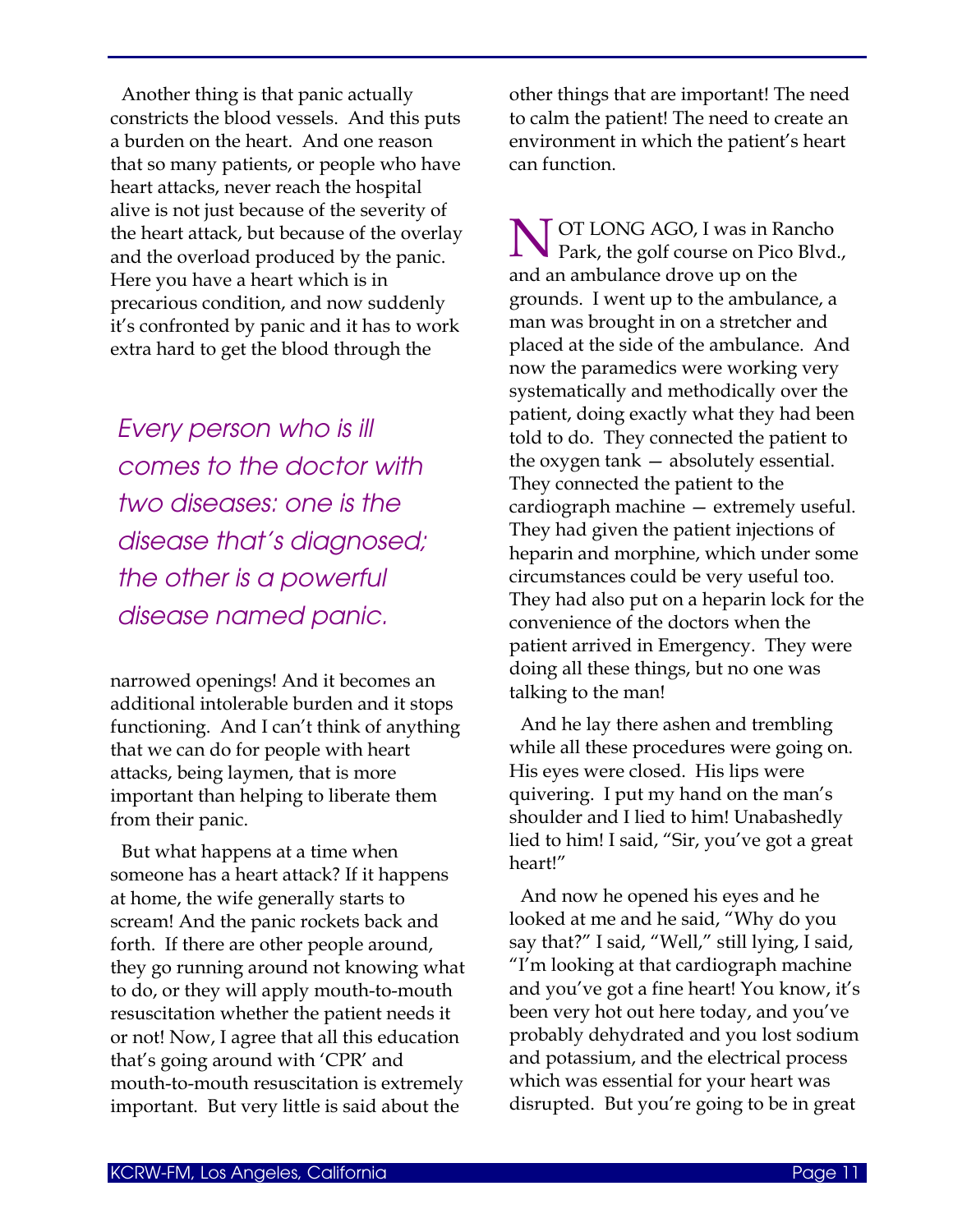shape, because these men are taking very good care of you and in a few minutes you'll be in the finest hospital in the world!"

*As soon as he thought he had a chance that cardiograph began to change. You could see it within 70 seconds.* 

And the cardiograph changed. Before I spoke to him he had had what is known as a tachicardia, a runaway pulse, and there were uneven intervals, which meant that he had premature contractions of one sort or another. And as soon as he thought he had a chance that cardiograph began to change. And you could see it within 60 or 70 seconds. And within 2 minutes it had come all the way down so that it was within the range of maybe 95, 100, 110 or so. But it was no longer a runaway pulse! And now he placed his arms behind his head, propped himself up, and was taking an interest in what was happening around him.

Now you see, just as we have put all this emphasis on emergency procedures with laymen — how to apply mouth-to-mouth resuscitation — so the paramedics take their Canadian Mounties image seriously and they rush at the patient. But the one thing they don't do is to recognize that they are dealing with very sensitive spiritual tissue! They are dealing with the most precious thing in the universe! The most intricate qualities in the universe; qualities of mind, qualities of brain, the

interaction between the brain and the body's biochemistry. And all this thing is hinged onto very delicately. The sounds in the air. The things that people believe — especially about themselves.

Y OU KNOW, WE live in an automobile economy but I automobile economy but I don't think we need to adopt an automobile philosophy of life. The notion that, if anything goes wrong all we have to do is tinker with the parts, put in some more gas or turn a few screws here, replace some of these parts. We're not dealing with machines! We're dealing with human beings! And the most important education that I think people need about health is that people are not machines. And that, in addition to doing all the emergency procedures, we have to create a context in which what we do can have a chance. And that context has to do with the human soul. The need for the reassuring hand, for the outstretched hand. The need for the calm voice. The need for reassurance, the need to let these people know that they *do* have a claim on life and they're going to be alright!

But, you know, after the paramedics take that stretcher inside the ambulance and start down the hill or up the hill, what happens? They turn on the siren. And that sound from the inside is even fiercer than it is from the outside! Vvvvrrrrrr! It just goes right through you! And everything dramatizes the fact that people are dying! And then the first sign they see when people come into the hospital is 'Emergency!' And then they go into an intensive care unit where they get all of these monitors which are exquisitely calibrating the rate at which they are leaving the world! Or so it would seem!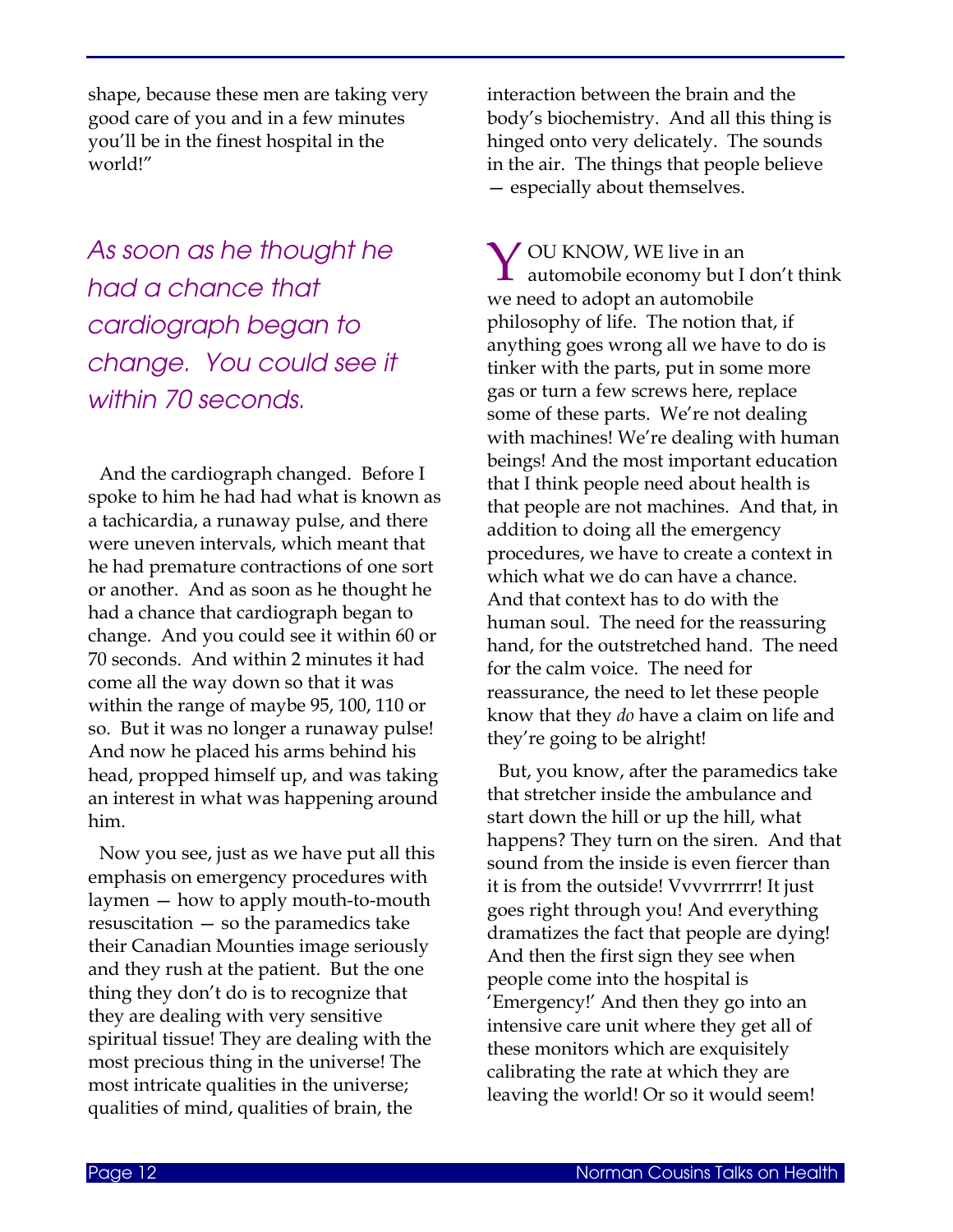Now, all these things are necessary. But what we have to do is to create a context so that they can work as they have to work. We're not automobiles. We're human beings. And if we regard ourselves as human beings, we may have a stronger claim on life.

NE OF THE GREAT names in American medicine is that of Walter Cannon. A researcher, clinician, physiologist and philosopher of medicine. One of his books is called *The Wisdom of the Body*. And what he tries to do in this book is give you some notion of all the miracles that go on inside of you every minute of the day! And get you to respect these miracles. But also get you to understand them. And get you to cherish them. And get you to feel that they're worth taking of care of, worth tending properly, worth nurturing. O

He wrote a medical paper called "Voodoo Death." And in this paper he reported his investigation into the practices of witch doctors, especially the practice of the hex.

Now, you're familiar of course with the fact that, in many places of the world, the witch doctor or the voodoo doctor will point a bone or point a finger at someone and say, "In two months, one week, three days and two hours from now exactly you will die!" And the curious thing was that it happened time and time again. How was this possible? Well, Dr. Cannon had to check off the possibilities. Was this extrasensory perception? He discovered no, it was not extrasensory perception. Was the person poisoned secretly at a certain time in order to make the voodoo doctor look good? No, this didn't happen. What did happen? And he came to

conclusion that he said was obvious, that had been staring him in the face, but that he didn't see until he studied it. Namely, that the voodoo doctor didn't kill the person, the person killed himself or herself! Not by stabbing himself or other forms of violent death, but by believing that he or she was going to die! The belief system turned off the life system! They had an appointment with death and the body had the power to keep the appointment. The will to die replaced the will to live. And the will to live produces the most potent medication that exists in the world. And that's why the wise physician works with the will to live as an

*We're not automobiles. We're human beings. And if we regard ourselves as human beings, we may have a stronger claim on life.*

essential and integral part of the total treatment.

Well, Cannon, contemplating voodoo death, came to the conclusion that people can be programmed to die. Or they can program themselves to die. And so he felt that if that was true, they could also program themselves to live or could be programmed to live.

When I came to UCLA and started the Brain Research Institute four years ago, my main purpose was to find out whether it is true that the brain can produce positive secretions, or can affect the biochemistry of the body in positive ways.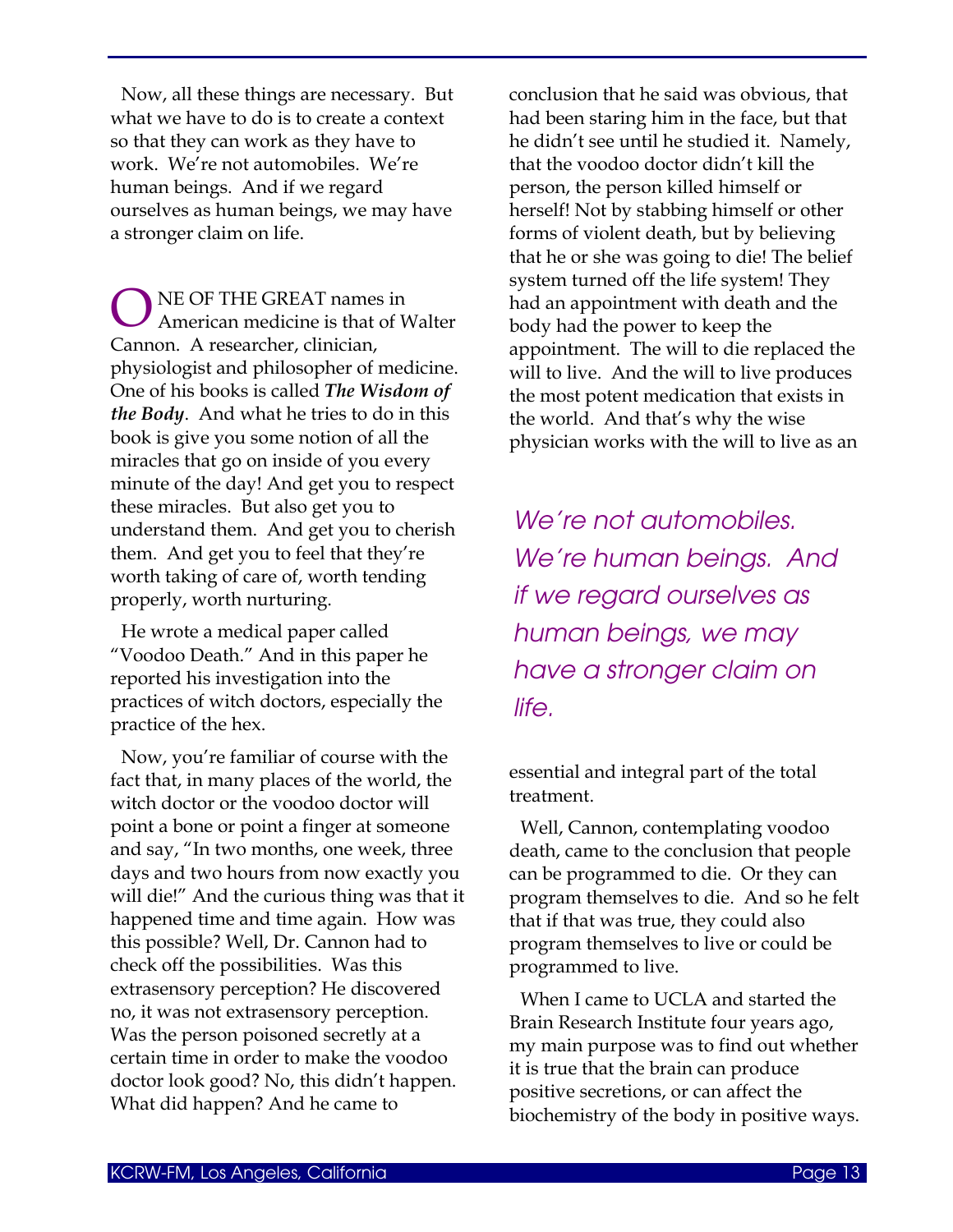**C** INCE MEDICAL SCIENCE had S INCE MEDICAL SCIENCE had<br>
established that the negative emotions can produce negative biochemical changes in the body, it didn't seem to me to be reasonable to believe that the body works only one way — that the only time it responds to the emotions is if the emotions are negative. And so, I wanted to find out what was known about the positive emotions — love, hope, faith, laughter, the will to live, creativity, playfulness, purpose, joyousness, determination.

I discovered, of course, that all sorts of double blind studies could be constructed on the downside, because these people come into the hospital, naturally, to be treated. No one comes into the hospital to be treated for joyousness. Or hope or faith. Which is as it should be. So it's very difficult, you see, to work on the upside. But I have noticed that where there is improvement there is also faith. And in

# *No one comes into the hospital to be treated for joyousness.*

studying these 252 cases, just as I have been able to identify those cases which took a sudden turn for the worse when the label "cancer" was attached to the symptoms, so I've been able to observe that where there were remissions or prolongation of life or stabilization to a significant degree, what happened was that the people in that category opted for life! They said: they're going to live!

I can tell you that I believe that the great tragedy of life is not death, but what dies

inside us while we live. I can tell you that there are diseases that are not only associated with bugs, there are diseases of the spirit. And I can tell you, too, that we all have powerful resources inside us. We're not immortal. There will always be that statistically certain, fatal and final disease. But while we can live we can give a very good account of ourselves! And we can get the most and the best out of whatever is possible.

# Thankyou. *(Applause.)*

I don't know whether you want your innings, but you've got them if you do!

# NARRATOR:

Author and researcher Norman Cousins, speaking before a live and television audience at Saint John's Hospital in Santa Monica, California.

In his book *Anatomy of an Illness*, Mr. Cousins writes about his experiences with the aging doctor Albert Schweitzer, in Africa:

Albert Schweitzer would not allow a single day to pass without playing Bach. His favorite piece was the Toccata and Fugue in D Minor. This piece was written for the organ, but there were no organs in Lambarene. There were two pianos, both uprights, both ancient.

In an earlier book I wrote about my experience at the Lambarene hospital, when, one night, long after most of the oil lamps had been turned out, I walked down toward the river. It was a sticky night and I couldn't sleep. As I passed the compound near Dr. Schweitzer's quarters, I could hear the rapid piano movement of a Bach toccata.

I approached the doctor's bungalow and stood for perhaps five minutes outside the latticed window, through which I could see his silhouette at the piano in the dimly lit room. His powerful hands were in total control of the composition and he met